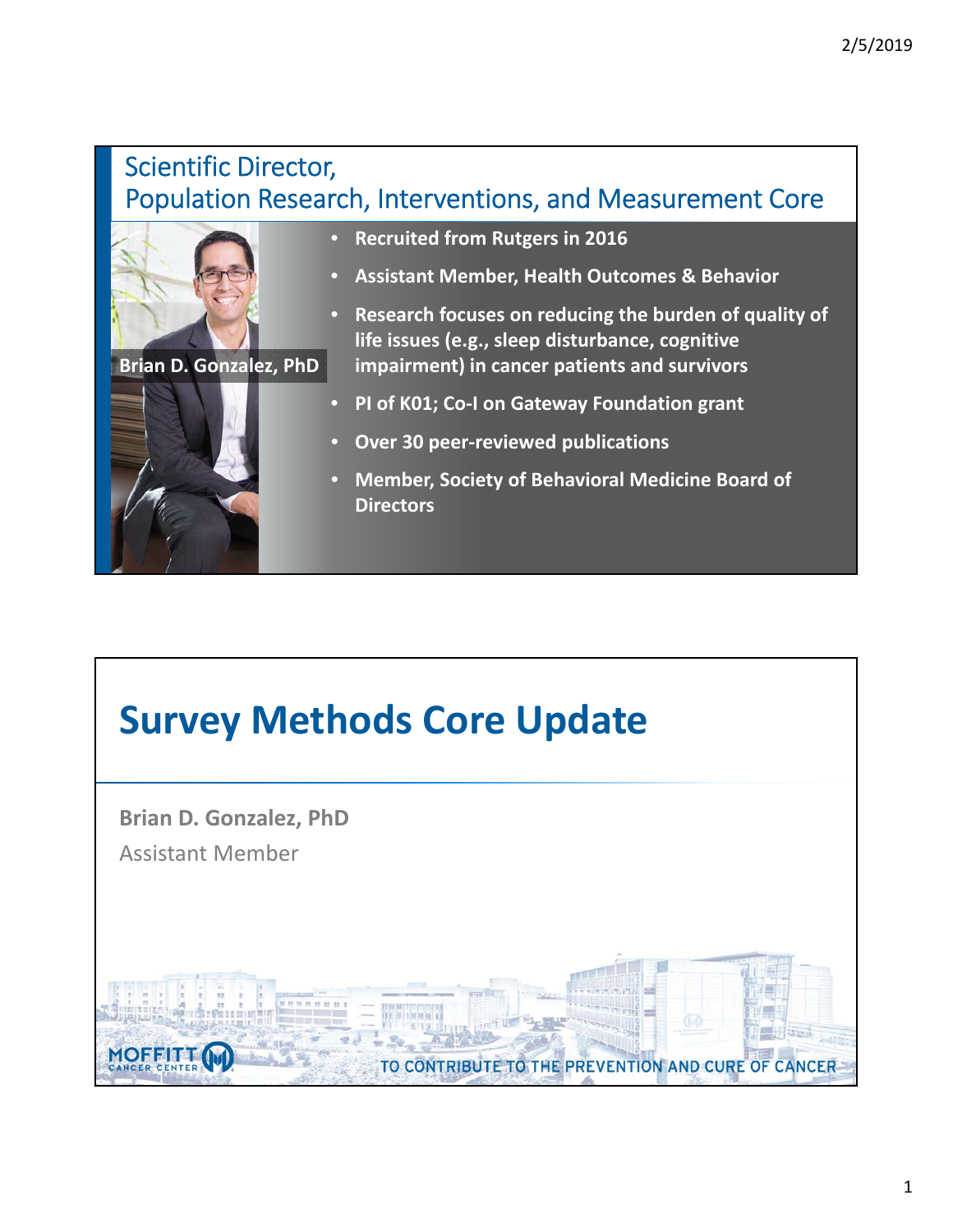#### Recent feedback

- 2016 CCSG score: "Exceptional"
	- Decreased use
	- Most users are HOB members
- 2018 EAC report
	- **Expand services** 
		- Custom databases
		- Integrate data from multiple sources
	- Internal assessment on future directions/scope

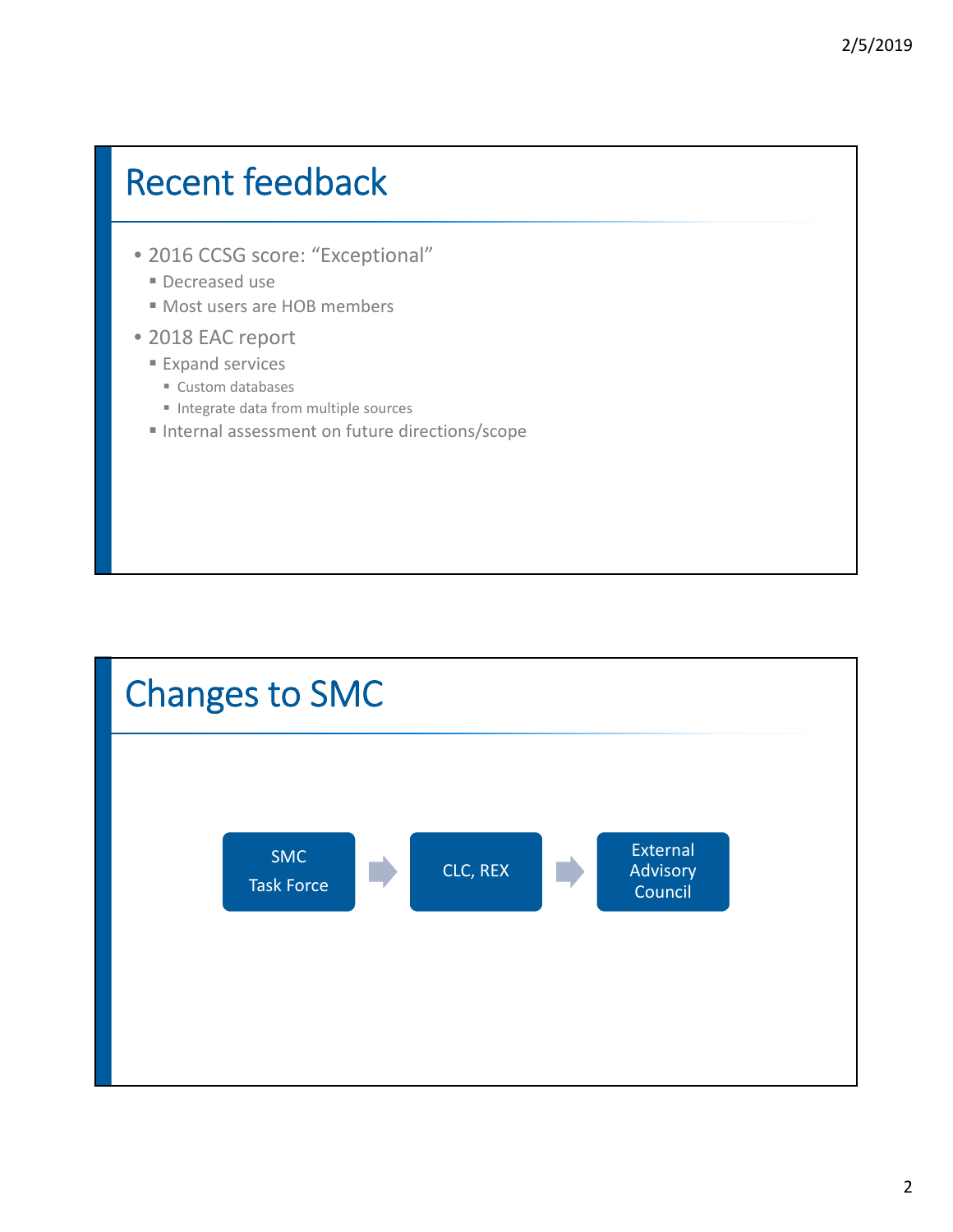### SMC Task Force

- Continue existing services
- Add new methodologic expertise
- Collect PRIO data
- Concierge services
- Rebrand to emphasize new offerings
- Restructure core

## My research

- Personalized medicine approach to quality of life
- Biobehavioral risk factors for quality of life
	- Genetic, clinical, psychological, behavioral
- Developing personalized interventions
	- mHealth apps
- Collecting PRIO data
	- Automated databases to collect PROs
	- Wearable sensors to analyze sleep, circadian rhythms





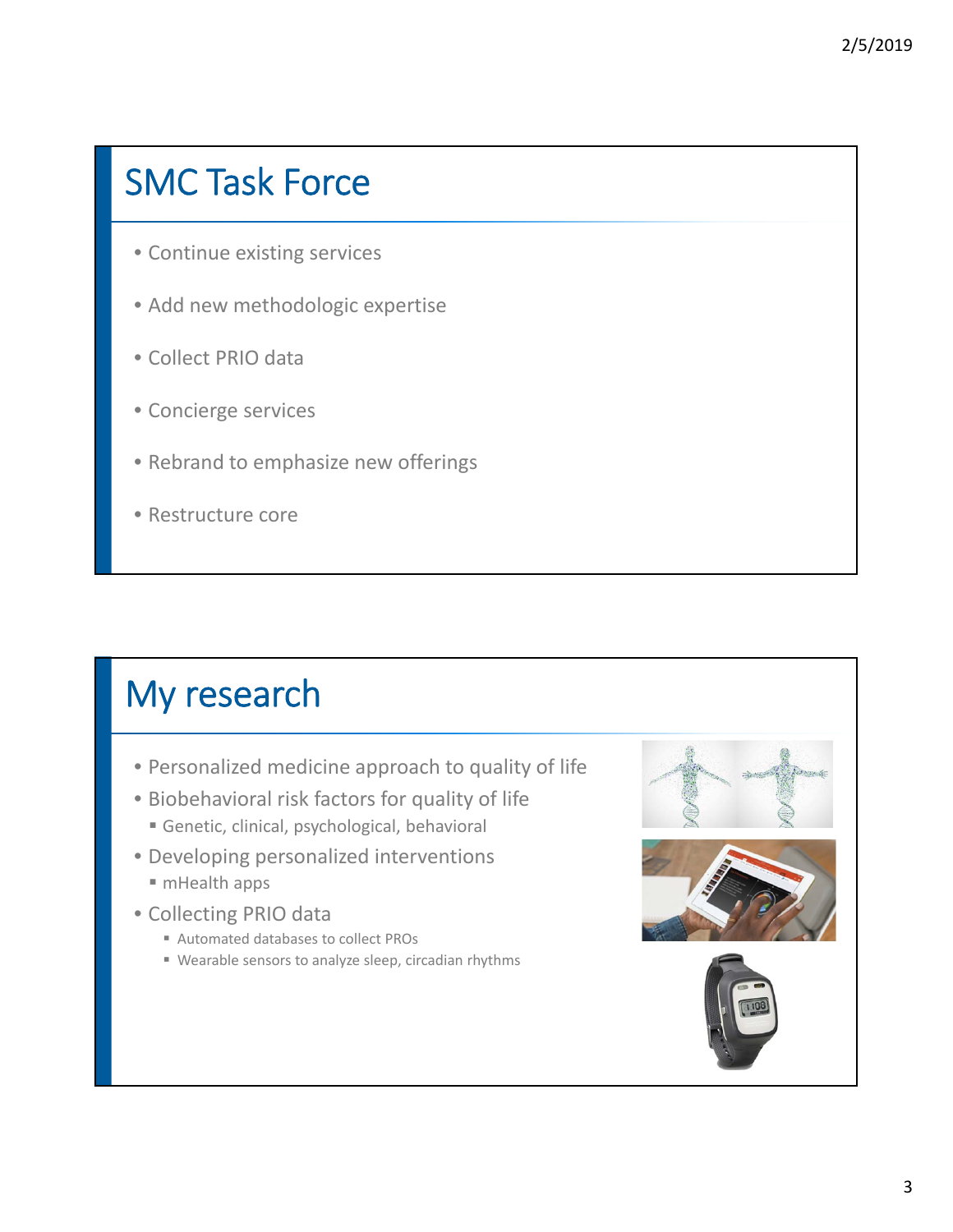### SMC Task Force

- Continue existing services ✓
- Add new methodologic expertise ✓
- Facilitate collection of PRIOs ✓
	- Concierge services
	- Rebrand to emphasize new offerings
	- Restructure core

#### Rebranding core

**Population Research, Interventions, and Measurement (PRISM) Core**

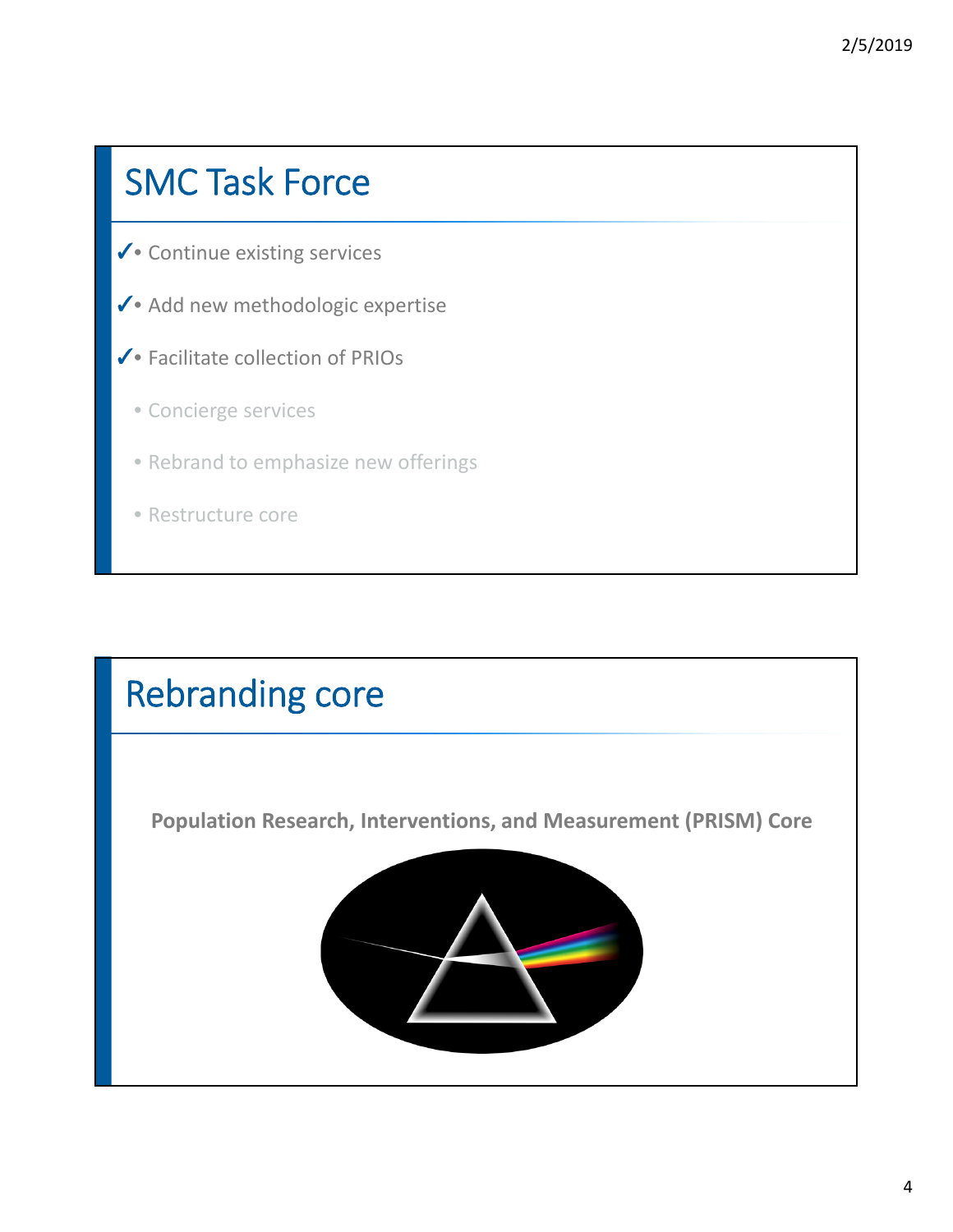

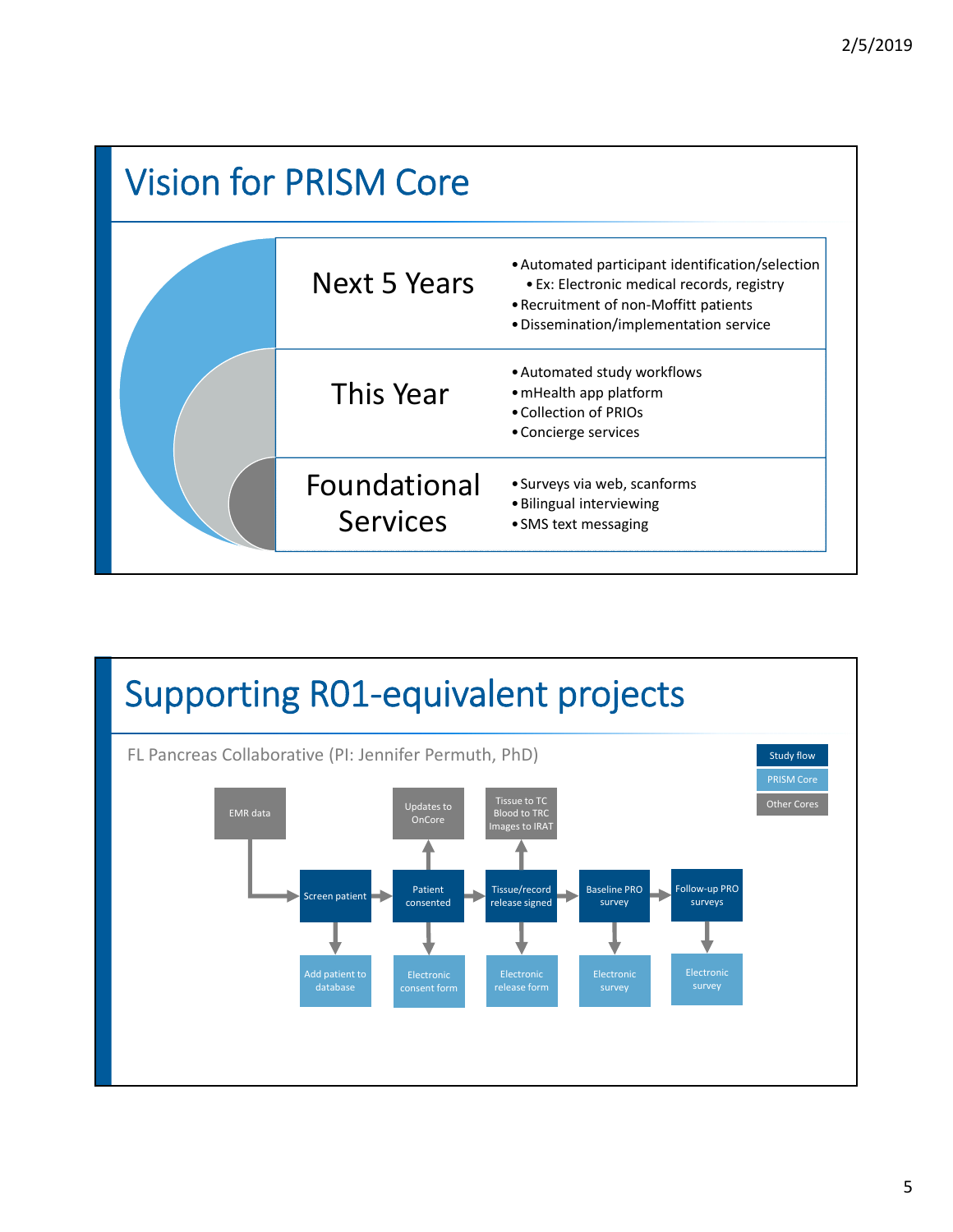

# Action plan

- 1. Personnel
	- Hire Core Manager
- 2. Concierge services
	- Audio transcription, text translation
- 3. Establish *institutional* licenses for software
	- Automated study management, mHealth app platform
- 4. Train PRISM Staff to deliver new services
- 5. Demonstrate new services to faculty
- 6. Extend collaborations with CDS and BBSR